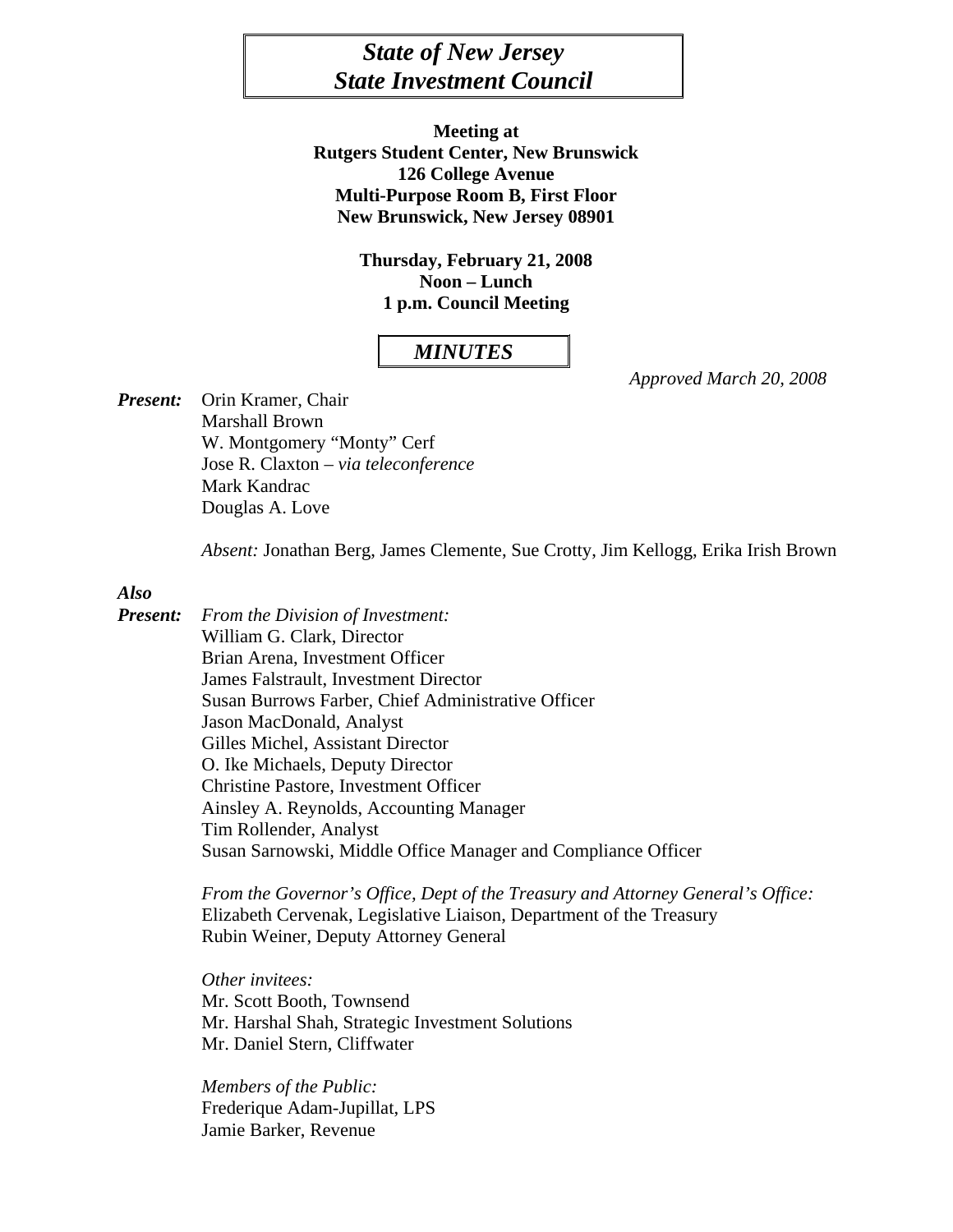*Also* 

*Present: (continued)*  Karin Bauer, DEP William Bauer, DOE Gloria Jean Berry Ellen Brockmann, SCREA Dianne Spence Brown, Executive Vice President Local 1033 Shirley Bryant, L&PS Russell Caffey Jose Cardona, TESC Dorothy Carl, Revenue Sandy Coia Clifford S. Cooper III, NJ DOBI Barbara Counts, ELEC Paul Curcio, P&P Jeffrey Grossman, DOI James Jameson, NJEA Anthony Kozicz, DOBI Nikk Kriss Patricia Latimer, DOE Josh Maeulen, resident of PA Gary Magzen, BME P. G. Maurer Dusty McNichol, *The Star Ledger*  Mitchell Mercer, DSS Mary Ann Mesics, DOE Anthony F. Miskowski, Member, CWA Local 1033 Barbara Montgomery Clayton Mull, SCREA Marion Mynch, Public Defender Anne Marie Newman, MVC Rodney E. Nichols Kevin P. Norton, Bank of NY Mellon Shameko K. Palmer, Revenue Dale Parichuk, LPS Frank Percoskie, DOBI Rae C. Roeder, President, Local 1033 Richard A. Rollins, Bank of NY Mellon John Ruth, Treasury Saul Smulyan Rodney Stevens John Strachan, NJDHTS Raymond E. Weicker Marianne Wintens, DOE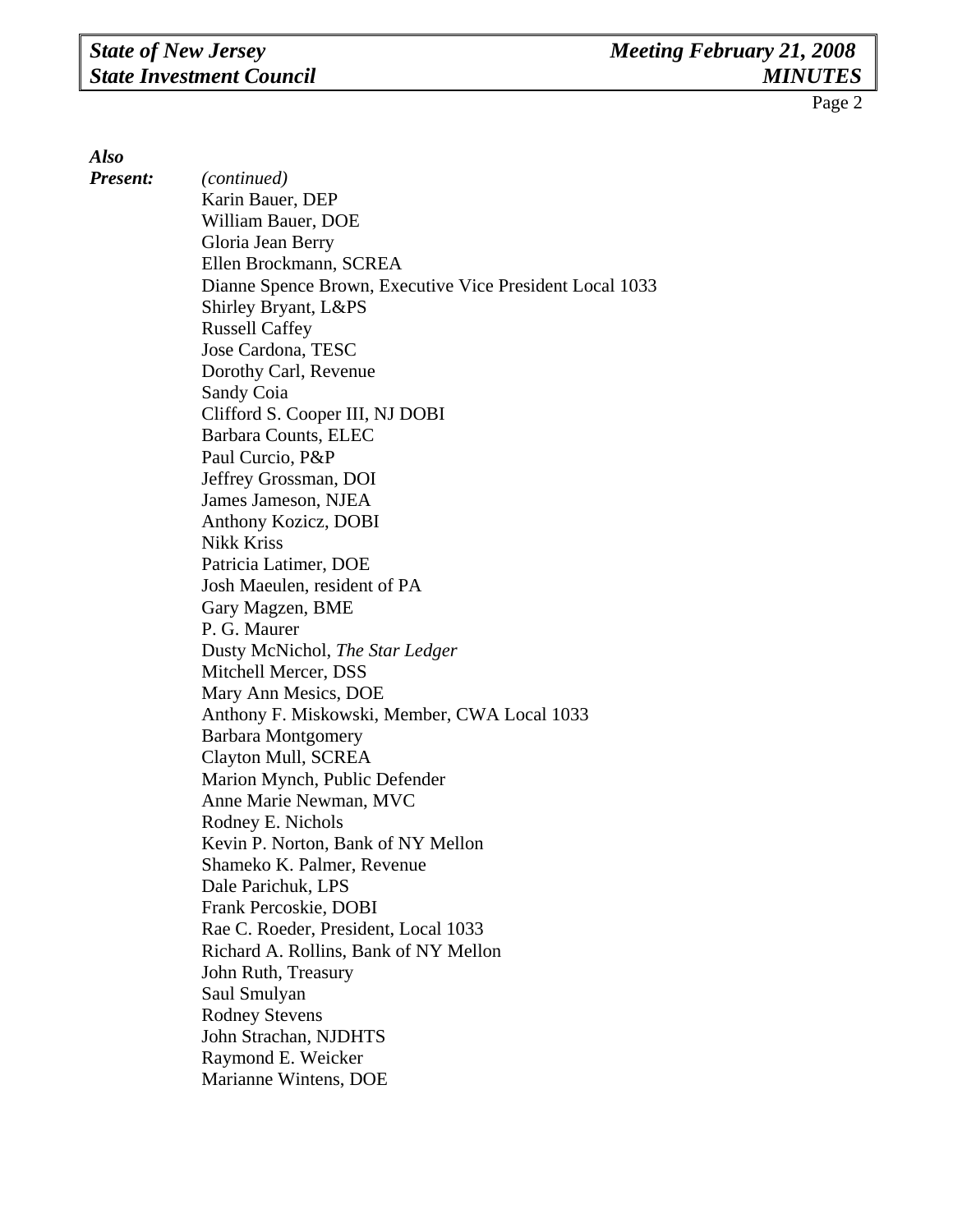## *I. Call to Order*

Chair Kramer called the meeting to order at 1:15 p.m.

## *II. Notice of Meeting*

 Interim Council Secretary Susan Burrows Farber reported that in compliance with the Open Public Meetings Act, *NJSA 10:4-1 et seq.,* notice of the meeting scheduled for February 21, 2008 was sent by mail deposited in the post office, by facsimile and email on February 1, 2008. A copy of the notice is on file as posted in the Division and sent to the Council, the **Times of Trenton**, **The Star-Ledger**, the **Bergen Record**, the **Courier Post**, and Secretary of State.

## *III. Reports of Director Clark*

*A. Memorandum from Director Clark to the Council, dated February 13, 2008, entitled "Investment Reports."* 

Chair Kramer asked that the Director's report be presented and that other agenda items requiring a vote be held until a quorum could be reached by teleconference call.

Director Clark reported that January had been a tough month for the market, and that the Fund was down overall as a result. He noted that the market was starting to price as if in recession, regardless of whether a recession was occurring. He noted that the Division's investments in Citigroup and Merrill Lynch as discussed at January's Council meeting had been the largest transactions for the month.

Mr. Arena, investment officer-Domestic Equities, reported that portfolio had followed the market down, with technologies down significantly. He said the Division's underweight position in financials continues to help Fund's overall performance. Director Clark said the Division evaluates this underweight position on a continual basis.

Director Clark said the bond portfolio was strongly out-performing its index, and that the Division had moved \$500 million into long-term European bonds

Mr. Michel, assistant director-International, said this portfolio was holding its defensive position of the past few months, particularly with regard to utilities. Mr. Cerf commended the early decision to underweight European financials.

## *(Mr. Claxton joined the meeting by teleconference call at 1:30 pm, completing the quorum).*

Director Clark noted recent attention to auction-rate securities in the press and said the Division had never owned any, largely because the size of the issues typically didn't warrant the work expended for credit analysis. He said the Division would be open to such investments if they made sense in the future.

Director Clark also reported on his attendance, and that of Chair Kramer, Council Member Erika Irish Brown, and Chief Administrative Officer Sue Farber, at a United Nation's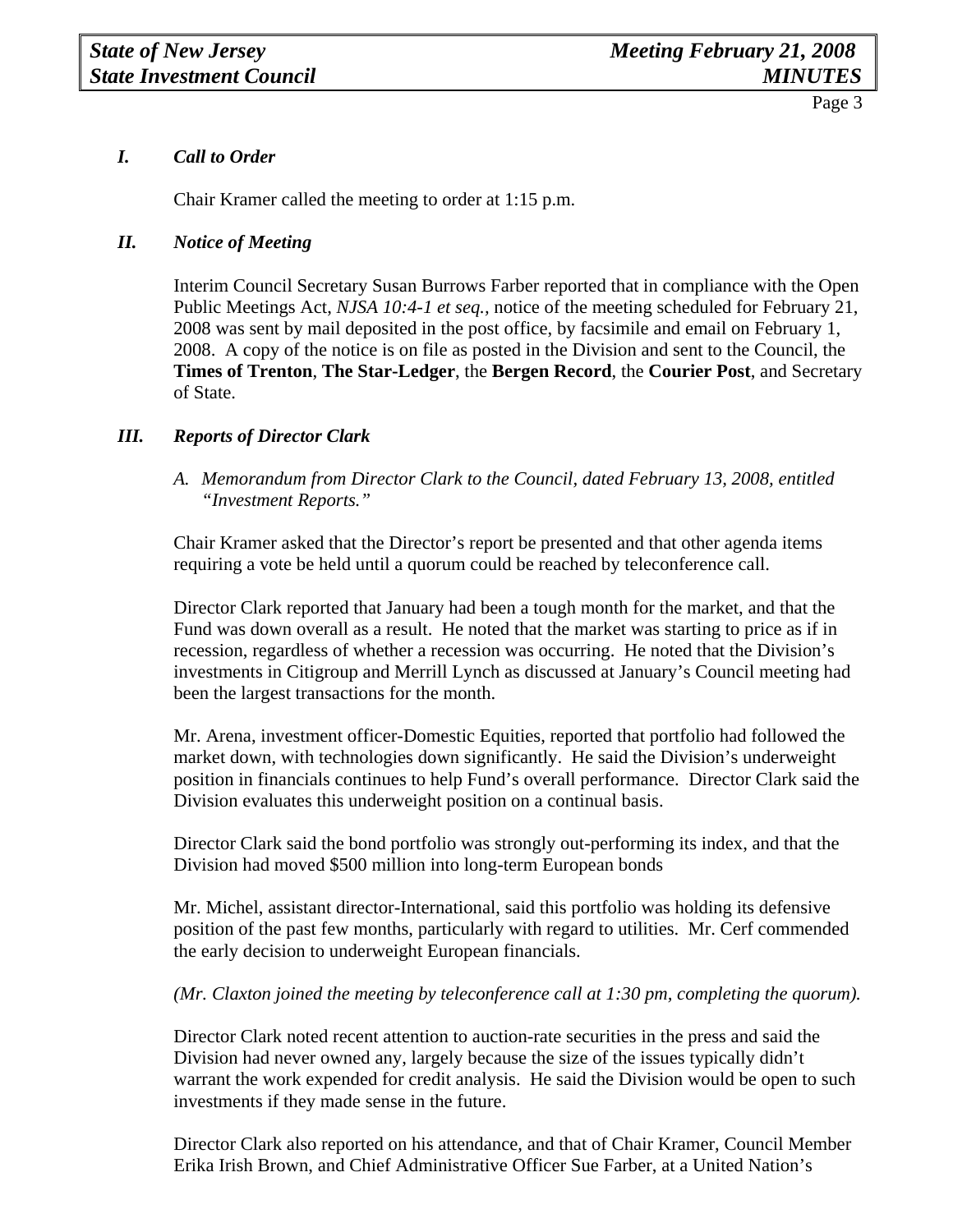Investor Summit on Climate change held Feb. 14 in New York City. He said the strong presence of organized labor at the Summit helped create a united effort for investment action, and said the Division would continue to look at its investments and managers critically for their contributions to reducing climate change. Chair Kramer said New Jersey was in a catch-up mode in activism on this issue compared to other states.

## *IV. Approval of Minutes*

Chair Kramer offered one correction to the minutes of the regular meeting of the Council held on January 17, 2008; specifically, the deletion of the words "needing improvement" from the first sentence in the last paragraph on page 4. The sentence as corrected reads, "Ms. Sarnowski noted that KPMG had issued no management letter to the Division, a positive indication that the auditors saw no significant weaknesses in internal controls."

The minutes as corrected were approved unanimously on a motion by Mr. Kandrac, seconded by Mr. Cerf.

## *V. Committee Reports*

There were no committee reports.

### *VI. Pending Matters*

There were no pending matters.

#### *VII. New Business*

- *A. Proposed Alternative Investments* 
	- *1. Memorandum from Director Clark to the Council, dated February 13, 2008, entitled, "Proposed Real Estate Investments in Westbrook Real Estate Fund VII, Lehman Brothers Real Estate Partners Fund III, Apollo Domestic Emerging Market Fund, PLA Residential Fund III, Walton Street Mexico Fund I and Walton Street Real Estate Fund VI, L.P."*

Director Clark noted that because Mr. Cerf had recused himself from all discussions of investments with Lehman, and because Mr. Cerf's presence was needed for a quorum, the discussion of a proposed investment in Lehman Brothers Real Estate Partners Fund III would be held at the next Council meeting.

Mr. Booth of Townsend said a proposed commitment of \$100 million in the Westbrook Real Estate Fund VIII marks the Division's second investment in a Westbrook fund. He said Westbrook VIII is a \$2.5 billion global high-return fund, pursuing opportunistic real estate investments resulting from undervalued assets and portfolios, corporate and government divestitures, urgent recapitalizations and ineffective ownerships.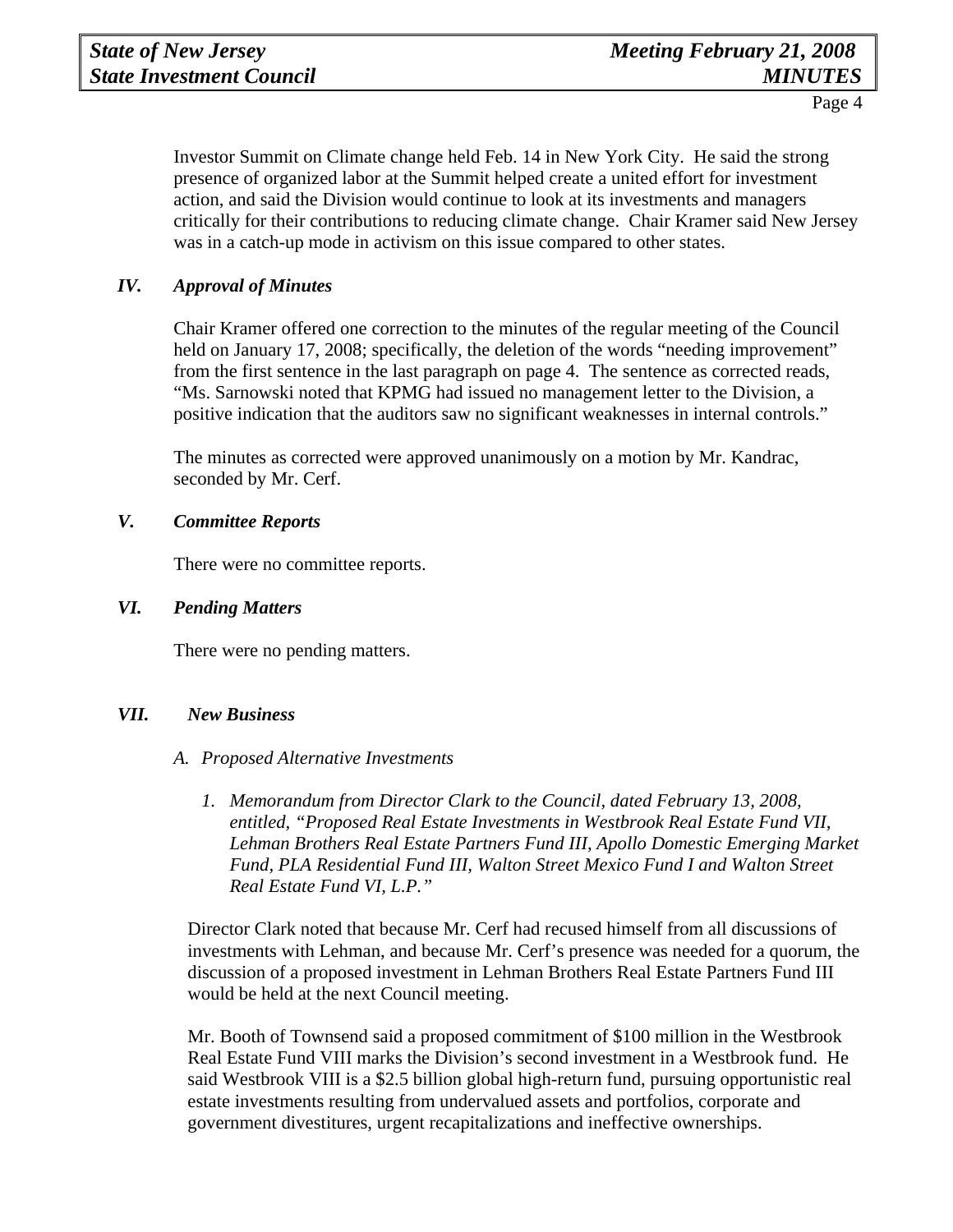Mr. Booth said a proposed commitment of \$50 million in the Apollo Domestic Emerging Markets Fund would be part of a \$500-\$525 million fund investing in "domestic emerging markets" in US major metropolitan areas, including in New York and New Jersey.

He said the proposed commitment of \$50 million in the PLA Residential Fund III LP would be part of a \$1.5 billion closed-end commingled fund focused on making highreturn investments in residential real estate in Mexico and other select countries of Latin America. The fund is sponsored by Prudential Real Estate Investors.

He said the demographic and economic trends favoring a strong demand for housing in the Mexico and Latin American region was also behind the proposed commitments of \$25 million in the Walton Street Mexico Fund I and \$25 million in the Walton Street Real Estate Fund VI.

## *2. Memorandum from Director Clark to the Council, dated February 13, 2008, entitled, "Proposed Private Equity Investment in Tenaska Power Fund II, L.P."*

Mr. Shah of Strategic Investment Solutions said a proposed commitment of \$100 million to the Tenaska Power Fund II LP would be used toward primarily controlling acquisitions in a diverse group of power and energy-related companies and assets in the United States. Dr. Love noted such investments in transportation and distribution assets are typically not insured against natural or manmade disaster, an issue for the industry to resolve.

## *3. Memorandum from Director Clark to the Council, dated February 13, 2008, entitled, "Proposed Hedge Fund Investment in Pershing Square II, L.P."*

Mr. Stern of Cliffwater noted the proposed commitment of \$100 million to Pershing Square II, LP represented the first of several activist hedge funds to be brought to the Council. He noted the fund is a concentrated, deep-value fund focused on both long and short opportunities, with a bottom-up and highly intensive internal research process focused on themes and sectors. Director Clark noted the fund's management would help the Division be more active on the corporate governance front by identifying where within the fund's operations its corporate management could better perform, and that these lessons could be applied elsewhere in the portfolio.

## *4. Memorandum from Director Clark to the Council, dated February 13, 2008, entitled, "Proposed Investments In Commodity-Linked Notes."*

Director Clark said the proposed investment of up to \$500 million in one or more Commodity-Linked Notes (CLNs) is identical to the commodities proposal made to the Council a year ago. He said the Division was seeking authority now to buy CLNs whenever entry points seemed most advantageous to the portfolio.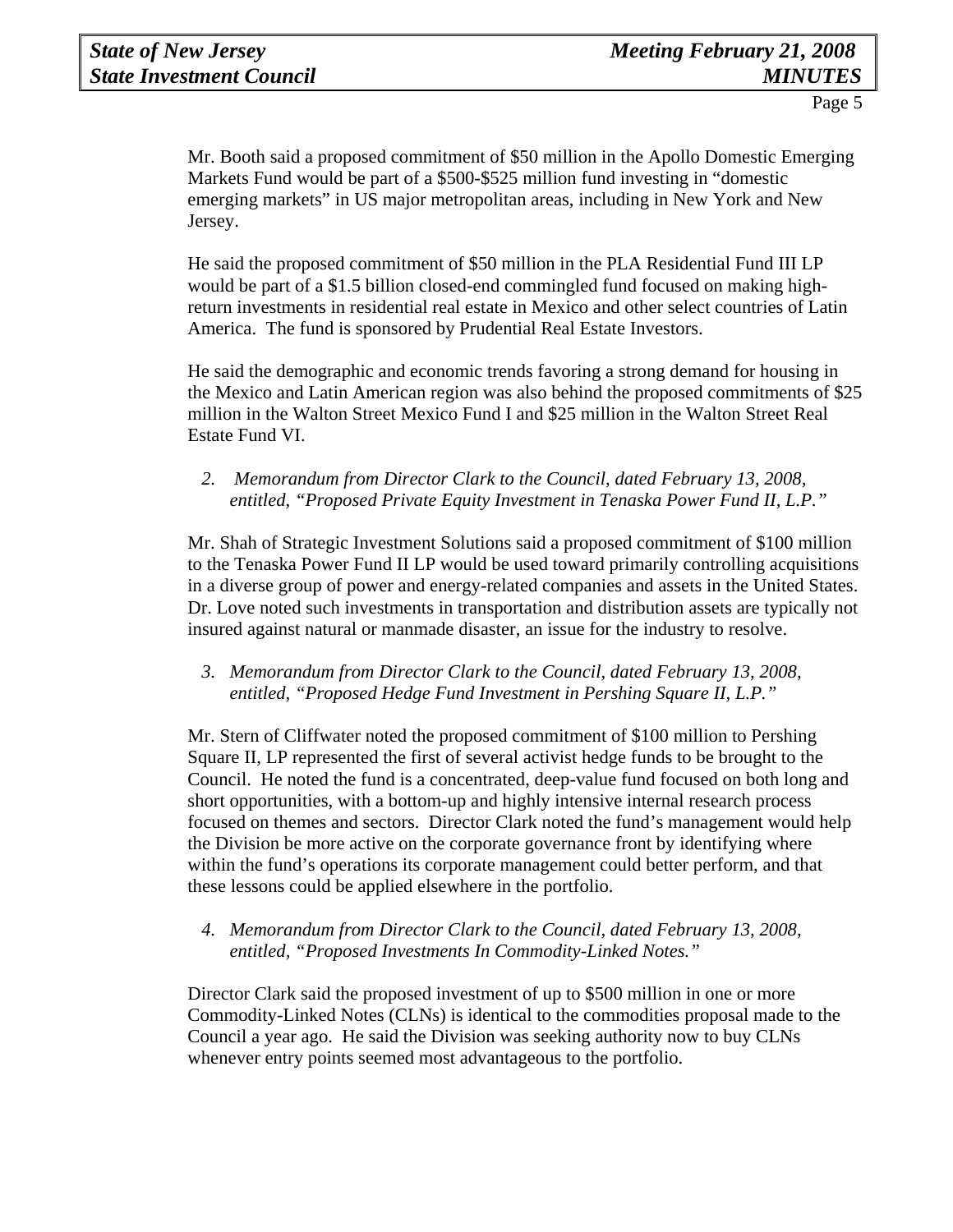- *B. For Action by the Council* 
	- *1. Memorandum from Susan Sarnowski to the Council, dated February 14, 2008, entitled "Approval of Revisions to the State Investment Council Alternative Investments Policy and Procedures."*

Ms. Sarnowski reported that the proposed revisions represented the first update to the Council's alterative investments policy and procedures since the inception of the program in 2005, and were needed to ensure consistency with regulation changes, investment plans and the Division's current organization.

Dr. Love requested that a chart with allocation percentages be treated in separate detail as an appendix. Mr. Kandrac asked if the increase in proposed allocation of alternative investments within the policy from 13 to 18 percent was consistent with the Council regulations, and was told it was.

Director Clark said the updated document detailed the Division's due diligence process, and would be posted to the Division's website for public review immediately following the Council's adoption.

The Council approved the revisions unanimously on a motion by Dr. Love, seconded by Mr. Cerf. *(The revised Polices and Procedures were posted to the Division's website on February 22, 2008. The appendix is being drafted and will be posted at a future date)* 

*2. Memorandum from Director Clark to the Council, dated February 14, 2008, entitled "Approval of Proposed Changes to the State Investment Council Regulations for Filing with Office of Administrative Law."* 

Ms. Sarnowski said the proposed amendments to Council regulations were necessitated by the investment plan approved by the Council at its January meeting. She said the primary amendments would: increase the maximum limitation on alternative investments to 28 percent, to allow some flexibility above the current plan for the future, and to bring the aggregate in line with the summation of the subcategories; expand the Division's ability to invest in additional alternative investment vehicles; and revise the categories within the absolute return strategy assets.

Mr. Kandrac questioned raising the maximum limit on alternative investments to 28 percent when the Council had just adopted policy revisions that raised the limit to 18 percent. Director Clark responded that the 28 percent in the proposed regulations set a ceiling and was sought for flexibility. He said the Council policy of 18 percent as just amended would continue to govern alternative investments until and if amended in the future by the Council. Mr. Kandrac asked and received confirmation that the proposed regulations would be subject to a public approval and comment process.

Chair Kramer recognized a member of the public who objected to a vote on the regulations without the quorum present reviewing the same material. He was told that the entire Council had received the entire package of regulations in advance; Mr. Claxton added by teleconference that he had his package in front of him.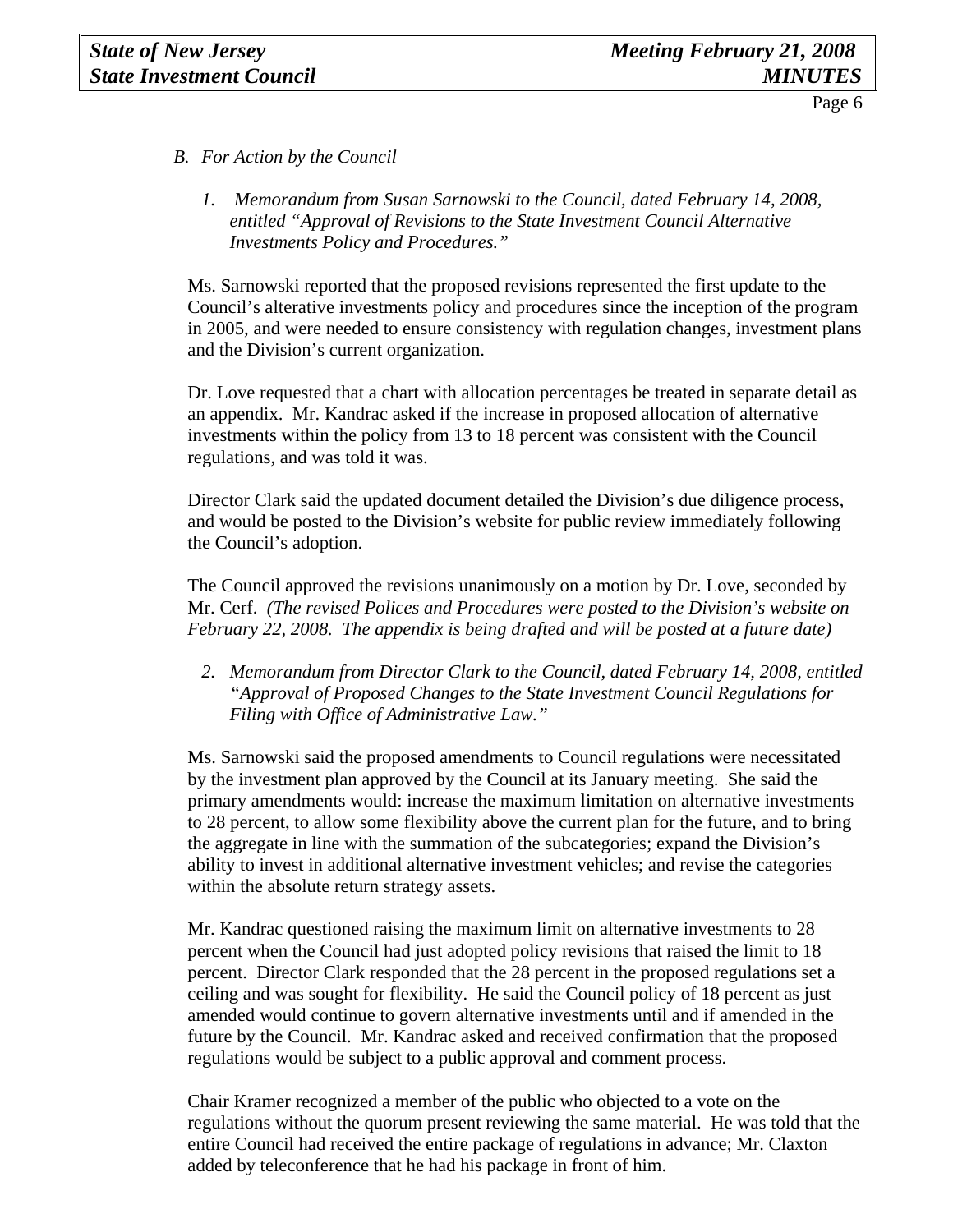Chair Kramer read the following resolution approving proposed amendments to N.J.A.C. 17:16-12, 43, 45, 46, 69, 71, 90 and 100:

"Be it resolved that the State Investment Council (the 'Council') hereby approves proposed amendments to N.J.A.C. 17:16-12, 43, 45, 46, 69, 71, 90 and 100. The Council hereby authorizes the Director of the Division of Investment to submit the attached proposals to the Office of Administrative Law for publication and public comments, and hereby delegates to staff of the Council and the Division of Investment the authority to make revisions to the proposal as required and as shall be made upon the advice of the Attorney General. This resolution shall take effect immediately."

The resolution was approved by roll call vote, with ayes from Major Brown, Mr. Cerf, and Mr. Claxton, Mr. Kandrac, Chair Kramer and Dr. Love. There were no nays or abstentions.

(*Teleconference participation by Mr. Claxton ended at this point)* 

- C. *For the Information of the Council*
	- *1. Memorandum from Chief Administrative Officer Burrows Farber to the Council, dated February 13, 2008, entitled "Corporate Governance and Legislative Update."*

Ms. Burrows Farber briefly reviewed highlights of the memorandum. Ms. Sarnowski said a consulting research provider to the Division had provided a list of companies qualifying for divestiture under the Iran legislation, and that the Division had written to each company and was now reviewing responses in preparation of a report due to the Legislature on March 4.

*2. Memorandum from Chief Administrative Officer Burrows Farber to the Council, dated February 13, 2008, entitled "Investment News Clips for February 2008 Council Meeting."* 

Memorandum noted with no discussion.

*3. Memorandum from Chief Administrative Officer Burrows Farber to the Council, dated February 13, 2008, entitled "Schedule of 2008 Meetings of the State Investment Council."* 

Ms. Burrows Farber noted that an annual meeting of the Council had been scheduled to follow the Council's regular meeting on Thursday, October 16, in conformance with legislation passed in June 2007. The Chair recognized Ms. Roeder in the audience, who questioned whether the meeting was to be held in the spring, prior to the anniversary date of union contracts. Director Clark said the Division would check the law's language, and added that the October date was chosen to permit more analysis of the previous fiscal year ending in June.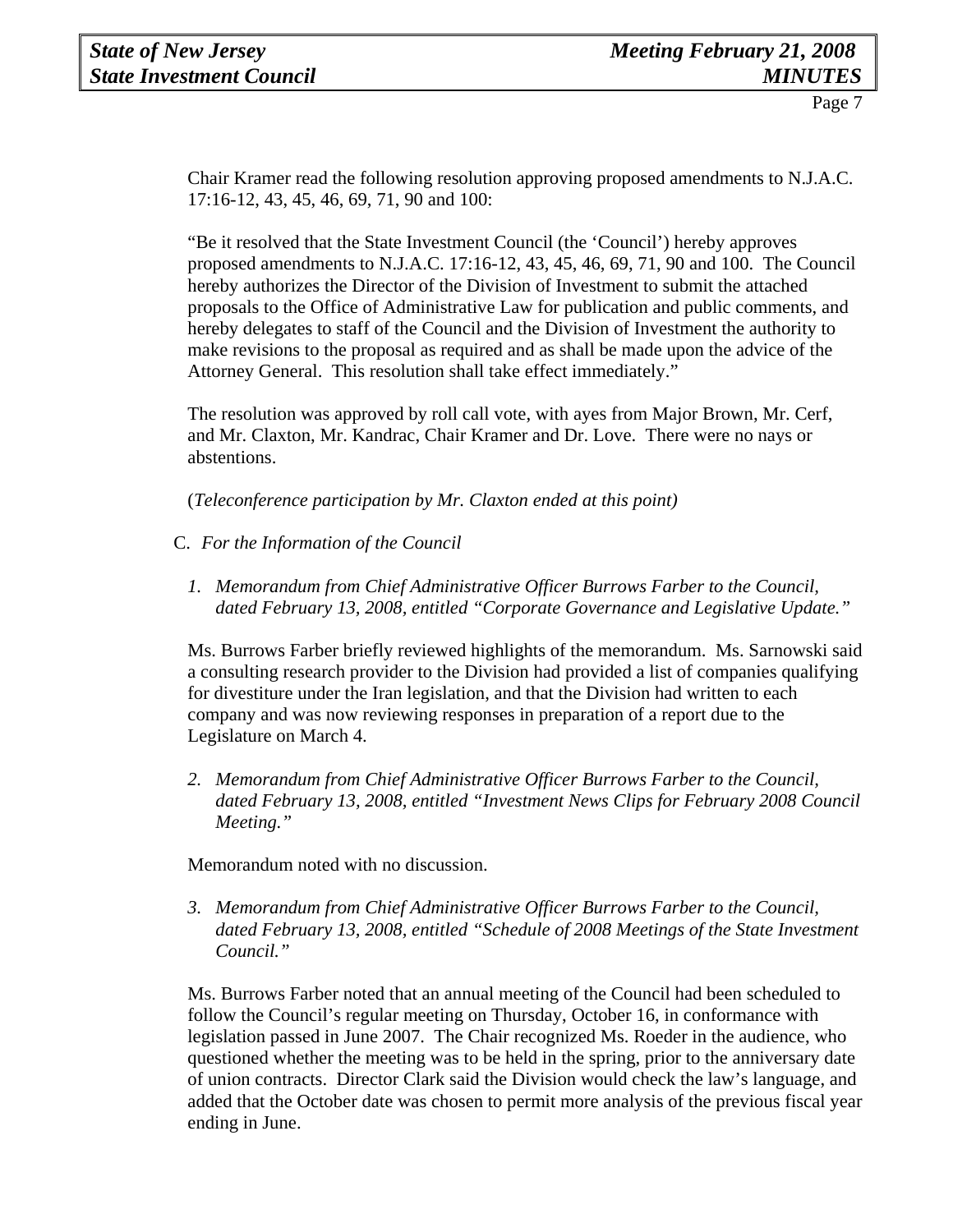## *VIII. Public Comment*

Two audience members who had submitted speaker request forms prior to the meeting were invited to address the Council.

John Strachan said he had 24 years of state service, and was part of a group attending Council meetings to ensure revenue for the pension was not used for non-pension related matters. He noted the state's failure to fully fund its obligation to the pension fund for several years and concern the state had overstated other contributions as reason for heightened concern about use of pension monies. Mr. Strachan questioned the Fund's sale of other equities in order to make major investments in Citigroup and Merrill Lynch, and the use of pension funds to provide start-up money for small businesses in New Jersey. He concluded that pension funds are not revenue, but represent an obligation.

Mr. Cerf said the Council shared employee concerns about contribution under funding by the legislature. Chair Kramer said the current Governor had reversed years of under funding with a \$1 billion contribution last year, and that the Council had also changed its strategy after years of lagging other public and private funds to increase investment diversification and reduce investment risk.

Rae C. Roeder, president of CWA Local 1033, commended the Council's concern for state shortfalls and the commitment of Division workers. She asked the Council for a statement to the legislature in support of full state funding, and asked the Council to assume a more proactive role in ensuring that a proposed early retirement incentive offered by the state not adversely deplete either the existing fund or the Investment staff. She offered her Local's commitment of support to the Council in both efforts.

Mr. Cerf said he did not see an advisory role for the Council on early retirement offers or other labor-related issues, and that such issues were beyond the Council's charter. A brief discussion followed in which several Council members agreed. Director Clark said early estimates showed the Division could lose 10-11 staff if an early retirement offer were made; he said in response to a question from the audience that the Division had not been approached about impacts of such an offer on the pension fund.

Mr. Cerf said in lieu of an appropriate position for the Council, he would write as an individual to his Senator requesting full funding for the pension fund, and urged others in the audience to do the same.

## *IX. Presentation by Dr. Doug Love offering an analysis of actuarial accounting impacts on investment.*

Dr. Love summarized his participation in a recent meeting at New York University between the professional organizations that represent actuaries on pension disclosures, and the significance of the issue for pension fund investors and recipients. He noted that the opaque standards used for financial disclosures opened the door to morale hazard, and that while there was much defense of existing positions by both the research and practicing sides of the profession at the conference, the exchange had been helpful in building